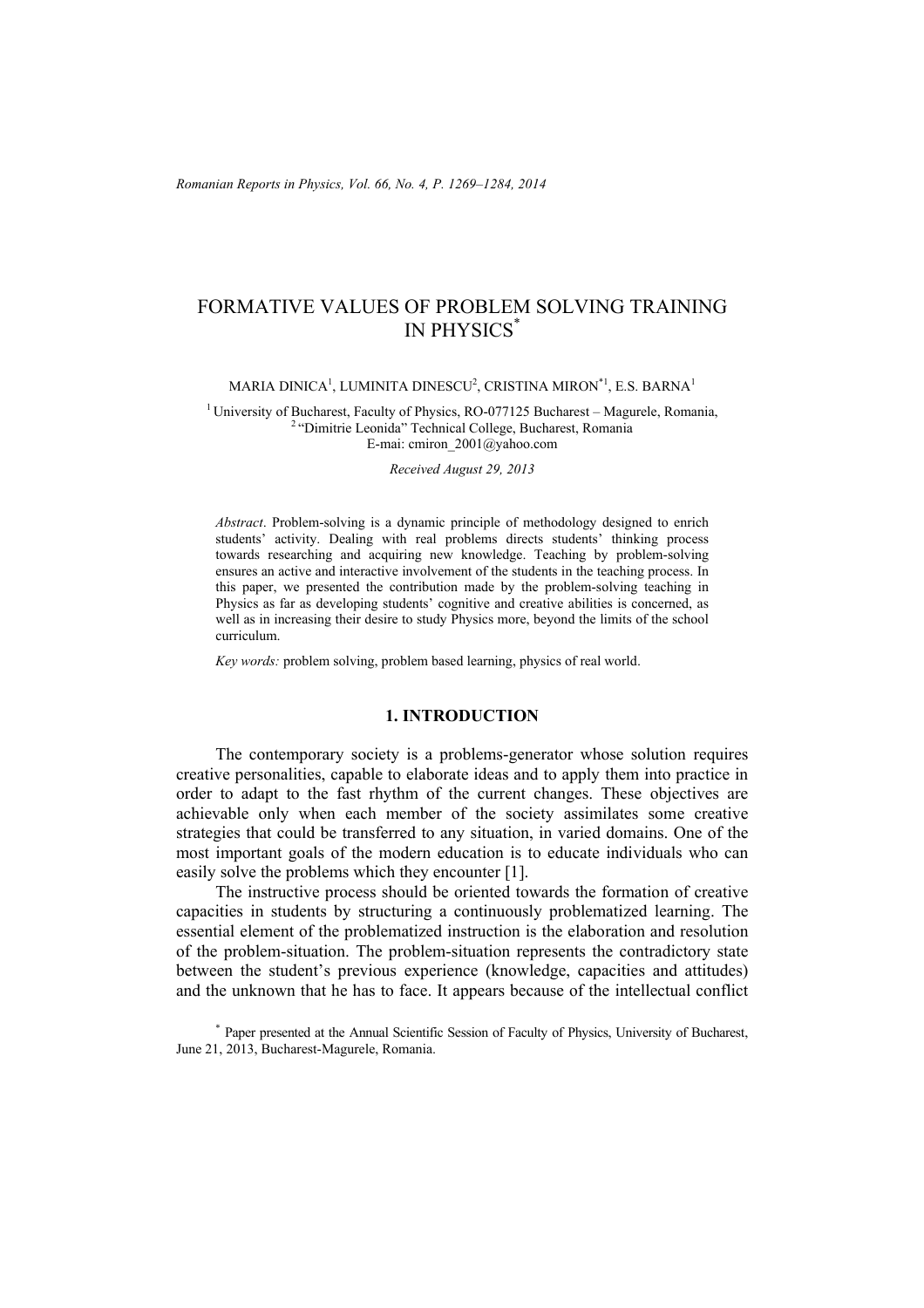between what the student knows and what he does not know, between what he can solve and what he has to solve [2–4].

Getting students involved in problematized situations is opportune when:

- $\checkmark$  there is a disagreement between the previous knowledge and the requirements imposed while solving a new problem;
- $\checkmark$  students face a contradiction between the resolution of a problem from the theoretical point of view and the impossibility to apply this into practice;
- $\checkmark$  students are asked to apply their previous knowledge in new conditions;
- $\checkmark$  students have to choose from a knowledge system only what is necessary to solve the given situation [4].

The modern didactics recommends the creation and resolution of problemsituations because they are considered to be the most productive learning processes. This is due to the fact that they activate students, amplify their desire of knowledge, stimulate inventiveness and the update of previous experiences and prepare students for solving life problems. A problematized teaching-learning process is achieved through tasks like: question–problem, problem and situation– problem [5, 6].

A logical consecution between old knowledge and knowledge about to be discovered is absolutely necessary. In order that the student should not be psychologically blocked, some aspects must be taken into consideration. Firstly, the difficulty level of the problem should not exceed the student's development level. Secondly, the content of the problem should be connected to practice and to the student's life, and should motivate him intrinsically. Also, the problem should have a divergent character, meaning more resolution alternatives and more possible solutions. Finally, the problem formulation should be attractive and arouse positive emotions and the desire to explore the unknown [7–9].

According to D.Ausubel and F.Robinson, problem solving is learning by discovering, a complex process placed between the application of knowledge and creativity in the behaviour hierarchy. Moreover, what appears to be a problem for one student, for another one it may only be a simple application, since some solutions contained in the student's previous experience are resumed [10].

Problem solving is an investigation task whereby the solver explores the solution path to reach a goal from given information. Also, problem solving is a complex multi-layered skill and not one which the most students can be expected to develop unaided [1]. Teaching by problem-solving ensures an active and interactive engagement of the students in the teaching process.

In this paper, we presented the contribution brought by the problem-solving teaching technique in Physics as far as developing students' cognitive and creative abilities is concerned, as well as in increasing their desire to study Physics more, beyond the limits of the school curriculum.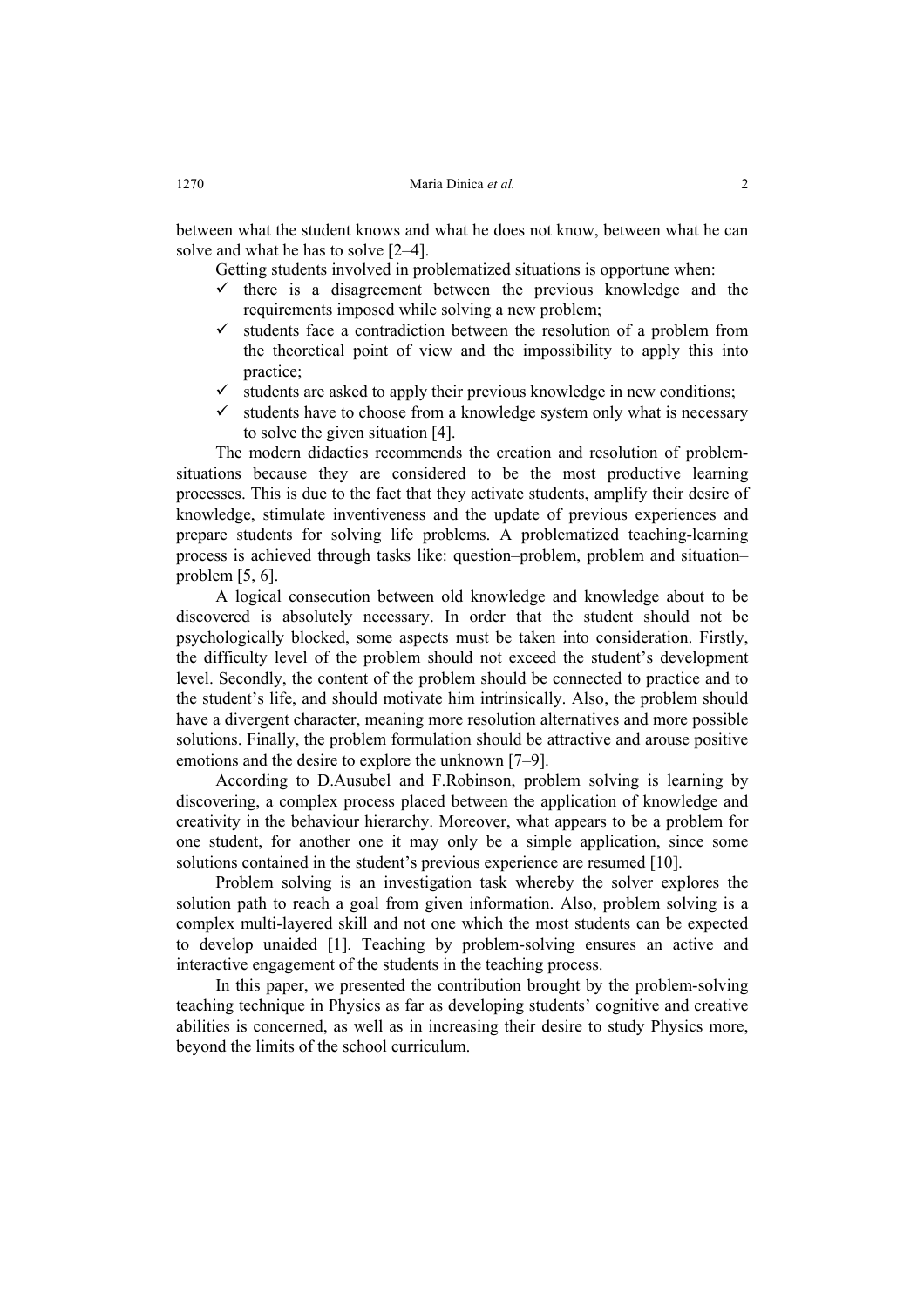# **2. LEARNING PHYSICS BY PROBLEMATIZATION**

Learning by problematization represents the way in which students can take part actively and interactively to the didactic process. This consists in projecting and caring out activities of independent, individual or collective search for the answer to a problem [11].

Problematization includes knowing and understanding the data of the problem, reorganizing the mental or practical behaviour and formulating the hypothesis, working out the solving plan and discovering the best solution, verifying the respective plan and solution.

Solving a problem begins with its initial formulation – stating the problem. The definition of the task and of the starting point begins with awareness. If the student has relevant knowledge, he will be able to relate the problem with his cognitive structure and therefore to understand the nature and the conditions of the issue he is facing. The strategy of solving problems represents a set of rules of selecting, of establishing the primary order, of combining, modifying or operating in a different way with the fundamental information [3, 8, 12].

The entire process can be more efficient through self-questioning. This method consists in asking varied questions, from unexpected perspectives. Consequently, a wide frame is created, multiple aspects are revealed and students are incited to investigate and explore, while answers are suggested [13, 14]. Issuing hypotheses depends on imagining the possible alternatives. This is the climax of students' creativity [15].

By analyzing the teacher-students interaction during the creation and resolution of the problem-situation four levels of problematization are identified.

At the first level the teacher states the problem and shows the students how it can be solved. They notice and analyze the teacher's explanations and his way of acting, and they can also ask some clarifying questions. However, their activity is mainly reproductive.

At the second level the teacher creates the problem-situation and through a system of questions he leads his students in order to issue and check the hypothesis. The students apply their reference knowledge in a new situation and look for other methods to solve.

At the third level the teacher creates the problem-situation and the students resolve it independently: individually, in pairs or groups. In order to find the necessary information they turn to their textbooks or other sources, generate solutions and analyze them, select and present their answers. This process implies an increased level of independency in resolving the problem-situation.

At the fourth level the students themselves formulate the problem and resolve it individually or in groups. This level corresponds to the principle of individualization and differentiation of the problem solving process. Here we integrate individual work, imagination, logical thinking, the discovery and argumentation of the solution, and the illation [2, 4].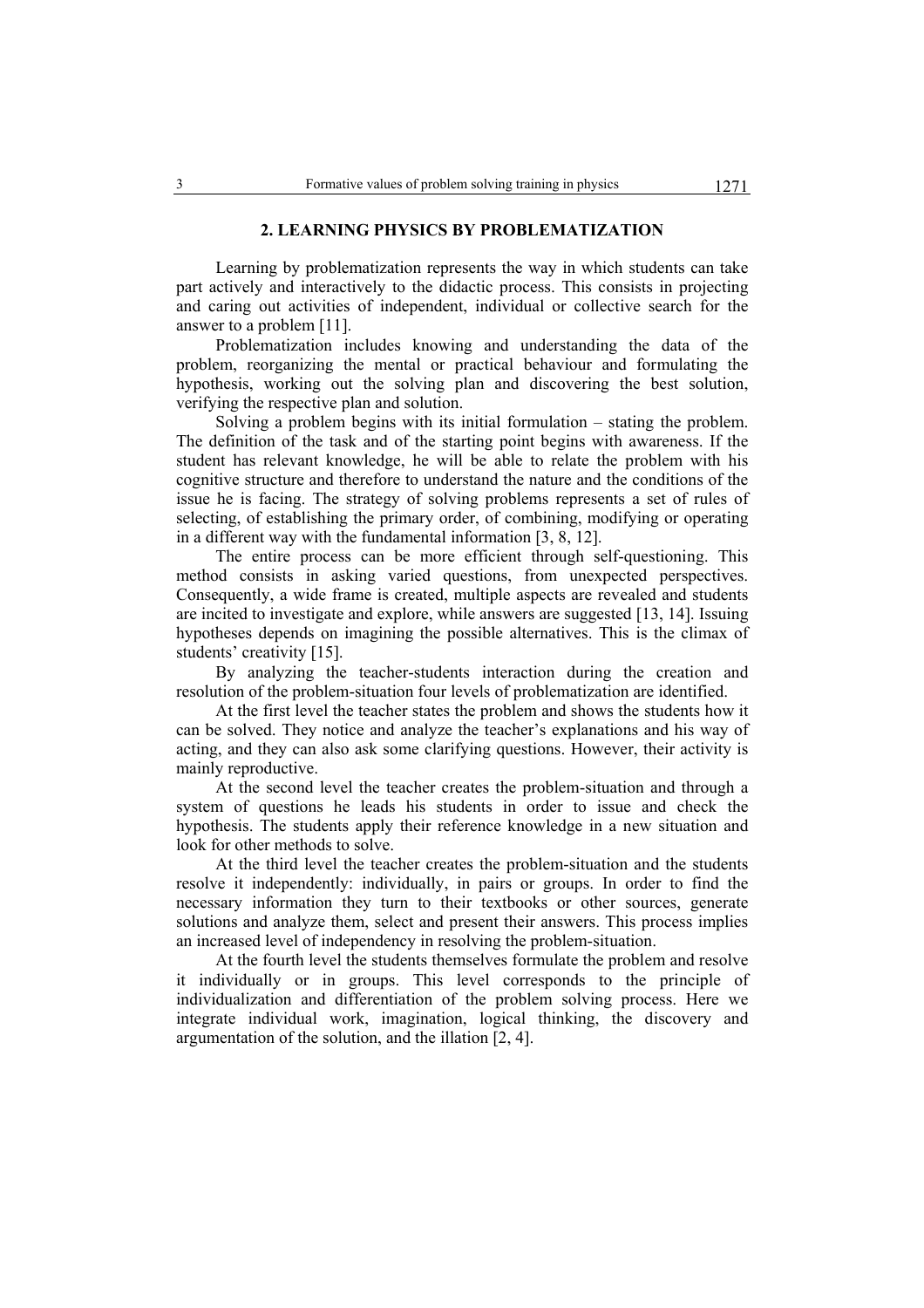The method of solving Physics problems is used to reinforce, fathom and enlarge knowledge. The teacher has to carefully choose the problems he brings up to his students, assuring enough diversity, with typical and representative situations which should refer to the whole given chapter. It is not recommended to reinforce some knowledge by endlessly repeating calculation algorithms. The teacher should prevent students from solving mechanically by making simple analogies or randomly applying the formulas [16].

Physics problems are used to create problem-situations and state the topic, to communicate new information, to form and develop intellectual abilities, to check the level of understanding, to reinforce, generalize and review the knowledge and to develop students' creativity.

Physics problems relate to large areas of both theoretical and practical situations and ideas, becoming not only an important way to fathom, but also an instrument to assess/self-assess the quality of learning.

Physics problems can be classified according to the following criteria: the type of the tasks (to calculate the unknown quantities, to demonstrate, to construct), the content (simple, mixed), the method of presentation or resolution and purpose (of training, of cognition, of creation) [8].

An important feature of the Physics problems is their complexity and difficulty level. The psychologists consider that the complexity level of a problem depends on the way in which the tasks regarding the use of previous knowledge are formulated and on the clarity with which the general to be used while solving is enounced. On the other hand, the methodists consider that a problem is complex if its resolution requires solving directly a series of simpler problems.

A difficult problem is a complex problem whose division into simple problems is not obvious. The complexity of the problem is determined by the rapport between the problem and the solver. The difficulty is caused either by the fact that the student does not have enough knowledge to transpose the problem statement into formulas, or the fact that the student does have enough knowledge but he cannot understand the essence of the problem, nor establish the mathematical relations between the given Physics quantities. During the teachinglearning activity, the teacher has to come up with more and more difficult problems. If the student cannot solve a certain problem, than it is the teacher who should suggest a system of helping problems with a lower difficulty level [4, 7].

Solving problems is the predominant traditional approach in teaching Physics. There are no preset patterns for solving all the Physics problem. The variety, the new scientific discoveries and the continuous appearance of interconnections between different domains of Physics are arguments against setting some inflexible calculation programs. Yet, the one who solves a Physics problem has to follow some steps: analyze the content and extract calculation elements, convert into equations, solve, present the solution and analyze the statement and the stages got through [8]. Unfortunately, many students just are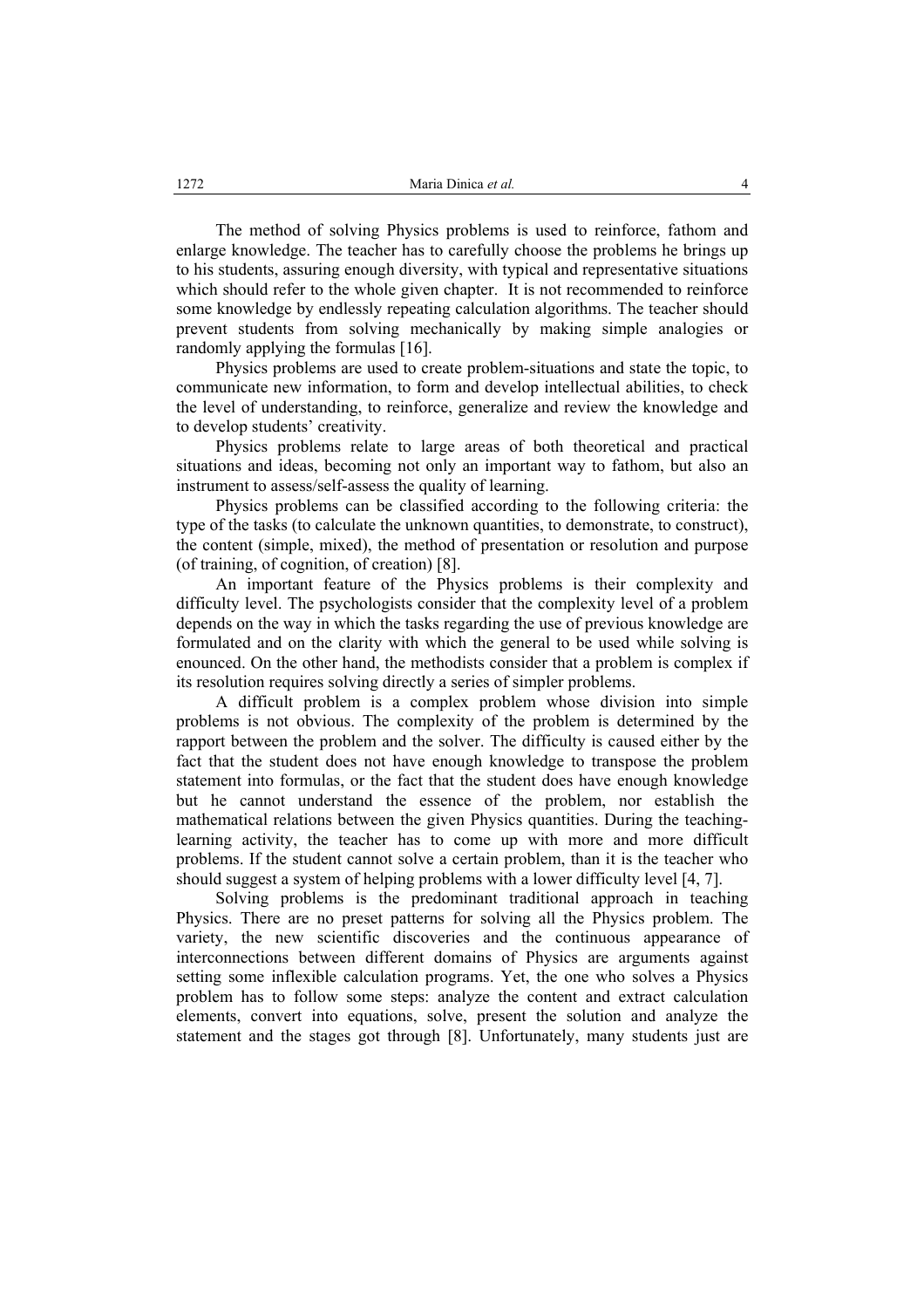trying to memorize formulas and results. But if they do not understand the phenomena, it is unlikely that they will correctly solve a Physics problem by themselves [17].

# **3. SOLVING REAL LIFE PROBLEMS**

Solving problems is one of the main instruments for studying Physics and it is essential to achieve the scientific goals of explaining, predicting or elaborating [4]. There are three directions which imply the word "problem": problematization, problem solving and problem-based learning.

# 3.1. THE PROBLEMATIZATION

The problematization consists in creating a problem-situation whose solution should be the result of the research activity done by the student individually. The concept of "problem" thus signifies a doubtful sentence which can have more solutions, a contradictory situation meaning a conflict between previous experiences and the novelty the students faces [3].

*Example 1:* "Why does a driver gradually slow down when he wants to stop his car in a certain place?"

#### 3.2. THE PROBLEM-SOLVING

Traditionally, problems are used in Physics lessons in order to transmit and acquire new information, to create intellectual and practical abilities, to review, systematize and assess knowledge and skills [4]. In this case, the "problem" is regarded as an application, confirmation, verification of some rules previously acquired [3].

The stages of solving a Physics problem differ from one author to another. Reif proposes three major steps: initial analysis, construction of a solution and checking the solution [18]. Heller proposes 5 steps: visualize, describe, plan a solution, execute and evaluate [19].

The impact produced by the way in which the problem is presented has direct consequences on students' motivation for finding a solution and on their engagement in approaching the given problem from multiple perspectives.

In textbooks and problems sets the most frequent form of presentation is the following – characterized by a high level of abstractization and generalization.

*Example 2*: "An object of mass 60 kg is at the top of a slope of 30-degree inclination, initially at rest. It begins to move downhill under influence of gravity and travels 50 meters on the frictionless surface before the surface becomes level.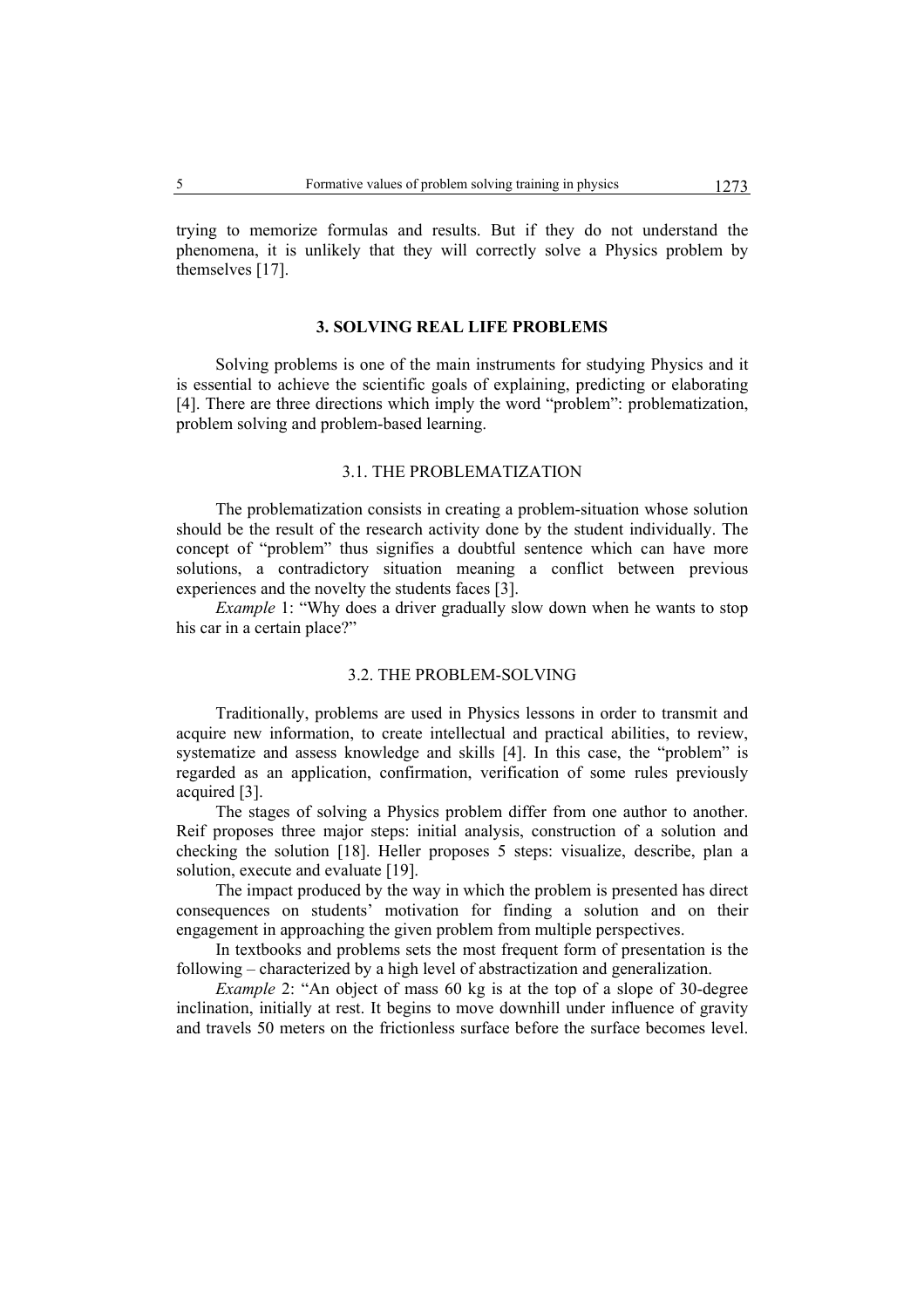The level surface is frictionless for 10 meters, and then has friction. If the object is to stop in less than 20 meters from the point where it leaves the frictionless surface, what must the coefficient of friction be?" [20].

It has been noticed lately that describing a real life situation has better chance to engage students in solving the problem, even if this kind of approach requires a longer time and more resources.

*Example 3*: "Your friend has just been involved in a traffic accident and hopes that you can show the accident was the other driver's fault. Your friend's car was travelling north when it entered the intersection. When it reached the centre of the intersection, the car was struck by the other driver's car which was travelling east. The two cars remained joined together after the collision and skidded to a stop. The speed limit on both roads is 50 mph. From the skid marks still visible on the street, you determine that after the collision the cars skidded 56 feet at an angle of 30 degrees north of east before stopping. The police report gives the make and year of each car. The weight of your friend's car is 2600 lbs and that of the other car is 2200 lbs, including the driver's weight in each case. The coefficient of kinetic friction for a rubber tire skidding on dry pavement is 0.80. You decide to see if the other driver was speeding and if your friend was under the speed limit." [21].

By analyzing the problem statements in the two examples we can notice there is a difference between their formulations. The example 2 is traditionally conceived, while the example 3 brings up a real life situation. This type of problems, Context-rich problems (CRPs), are more and more presented both in learning and assessing Physics, and many studies recommend they should replace the classical problems.

CRPs are short, realistic scenarios which ask students to use their theoretical knowledge in order to decide upon real situations, thus offering them a motivation to solve the problem [19].

One way to invent context rich problems is to start with a textbook exercise or problem and modify it. The following steps are recommended when designing this kind of problems:

- Always start a context rich problem with "You." This personalizes the problem and motivates the students.
- If necessary, determine a context (real objects with real motions or interactions) for the textbook exercise or problem.
- Decide on a motivation.
- Determine if you need to change the target variable to make the problem more than a one-step exercise, or make the target variable fit your motivation.
- Write the problem like a short story. (Optional)
- Decide how many "difficulty" characteristics you want to include.
- Check the problem to make sure it is solvable, the Physics is straightforward and the Mathematics is reasonable [22].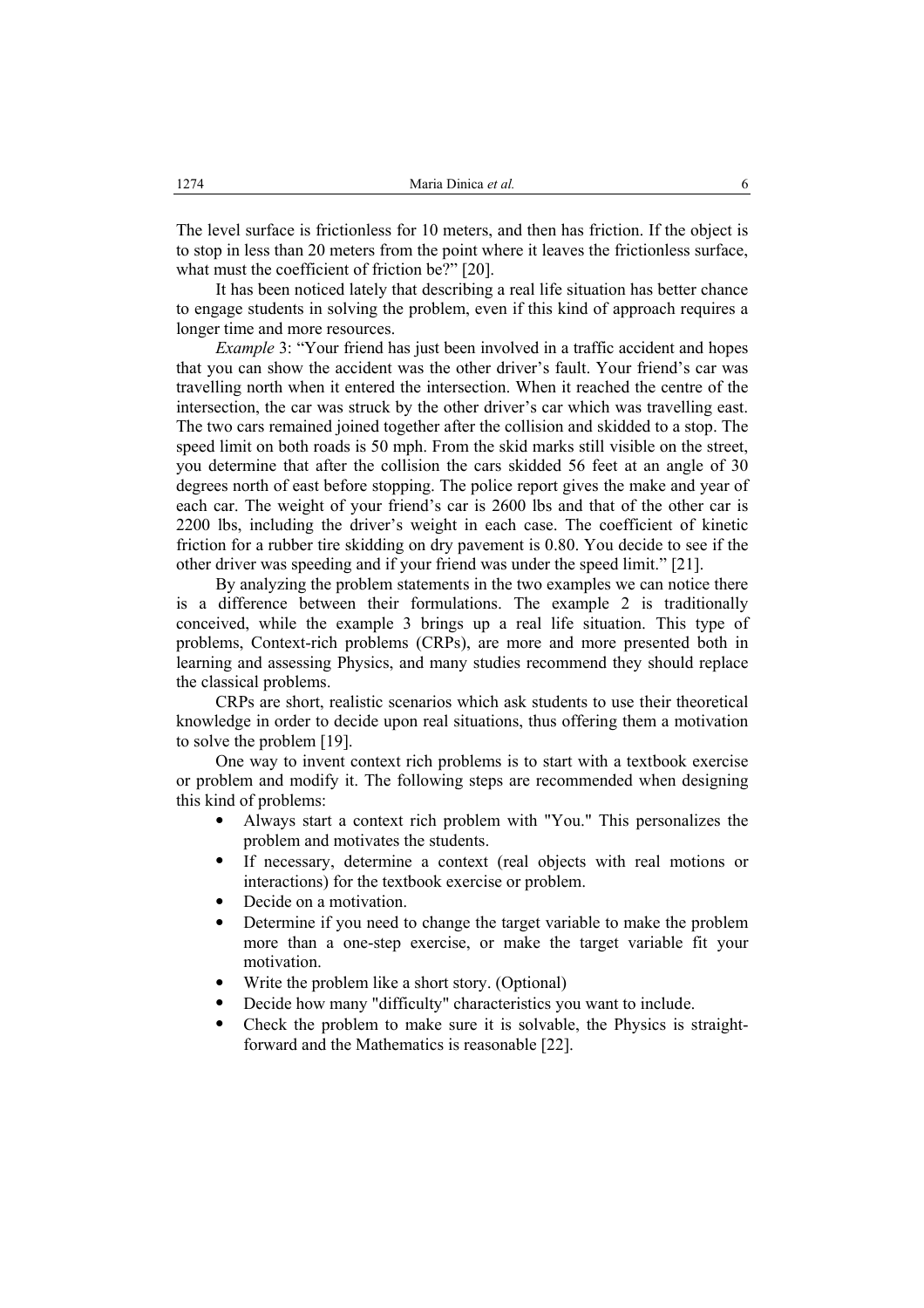Any classic problem can become a context rich problem if it is formulated. A very efficient exercise in shaping real life situations, but also in understanding Physics notions is turning a classic problem into a context rich one. In this way, CRPs offer students the opportunity to develop problem-solving skills which they can apply in the real world. By engaging in this type of problem solving, students develop expert-like thinking in the discipline.

Context-rich problems have the following benefits for students:

- support the development of a logical problem solving framework;
- encourage students to use expert problem solving strategies;
- increase the level of sophistication of the way students think about their world; provide practice in applying the fundamental concepts of the discipline;
- help students progress towards expert-like thinking [19].

# 3.3. THE PROBLEM-BASED LEARNING

The classic definition of the problem-based learning (PBL) is learning resulting from the process run to solve a problem. The ground of learning by solving problems consists in creating problems connected to real life that students should work out in small groups. PBL can be considered as a sum of six dimensions in approaching learning: conceive the problems, activities for small groups, compatible evaluations, curriculum development, knowledge and skills enlargement, optimization of the teaching-learning process [23]. The PBL approach is more demanding with the achievement of competencies than the traditional system [24].

A basic premise of problem-based learning is that students take greater responsibility for their own learning, with the benefit that they develop a wider range of transferable skills such as communication skills, teamwork and problemsolving. At the same time, through problem-based learning, students perform just as well in examinations, but develop slightly better reasoning ability and have consistently higher levels of satisfaction. Within the problem-based learning context, problems are invariably defined as "ill-defined" and "real-world", pointing out that they are artificial abstractions specifically constructed to facilitate student learning [25].

It is recommended that the following steps should be taken in Problem Based Learning:

- 1. Identify the problem;
- 2. Explore pre-existing knowledge;
- 3. Generate hypotheses and possible mechanisms;
- 4. Identify learning issues;
- 5. Self study;
- 6. Re-evaluation and application of new knowledge to the problem;
- 7. Assessment and reflection on learning [26].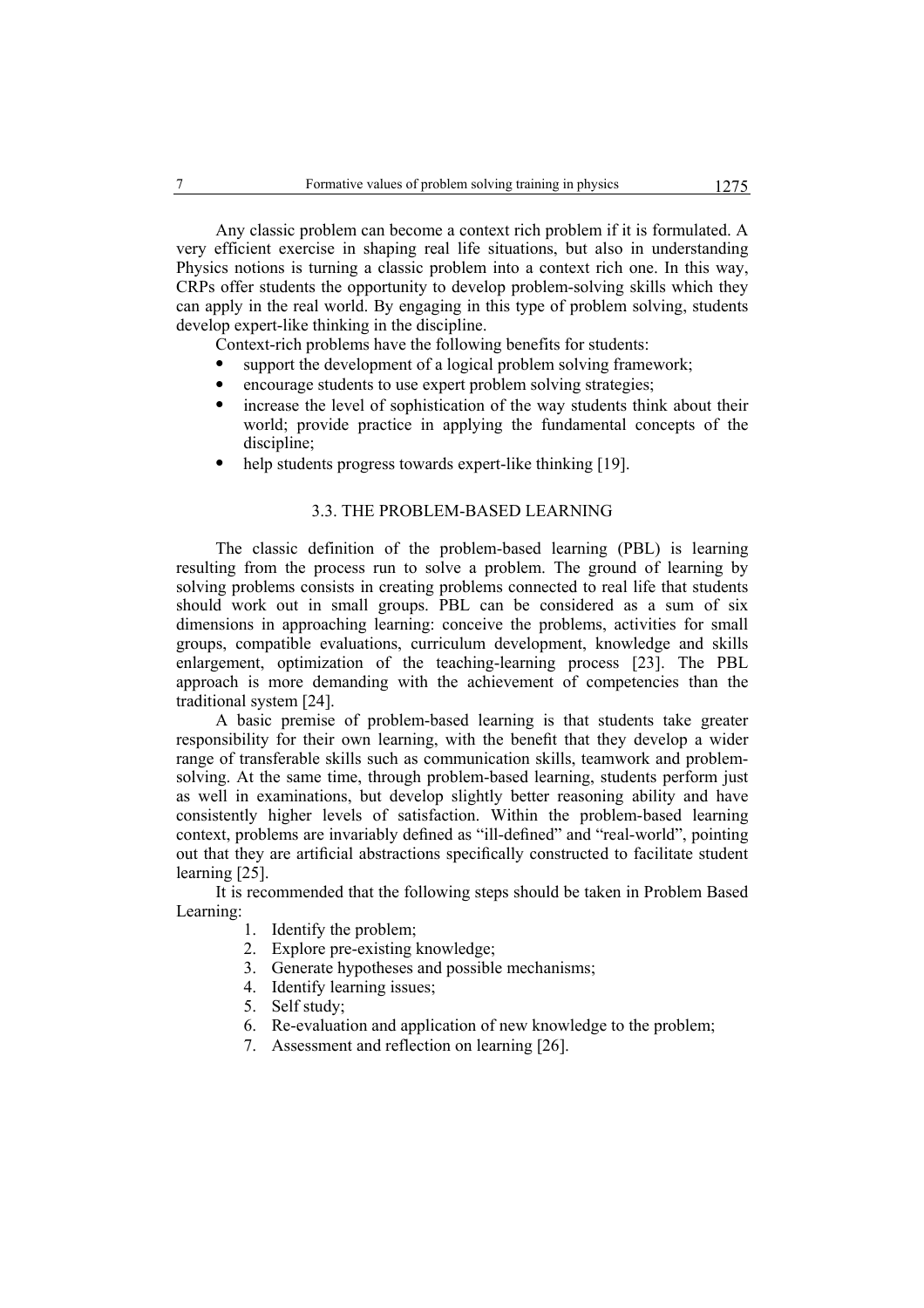In specialty literature there are identified numerous advantages of PBL: it favours the application of solving problems in new situations; it stimulates critical and creative thinking; it allows the identification of strong and weak points in learning; it encourages collaborative and self-directed learning; it stimulates the development of communication skills and it involves the use of varied and relevant resources [27].

"A Day in the Life of John Henry, a Traffic Cop", the example suggested by Barbara Duch for using PBL at Physics confirms the formative valences of this method compared to the traditional ones.

*Example* 4: "At 1:20 p.m. on the last Friday in September 1989 a frantic call was received at the local police station. There had been a serious automobile accident at the intersection of Main Street and State Street, with injuries involved. Lt. John Henry arrived at the scene 10 minutes after the phone call and found that two cars had collided at the intersection. In one car, the driver was unconscious and in the other car both the driver and one passenger were injured.

After the emergency vehicles transported the injured to the hospital, Lt. Henry's responsibility was to investigate the accident in order to determine whether one of the drivers was or both were responsible." [28].

The sketch of the accident scene is shown on site http://www.udel.edu/pbl/curric/acc12a.html. Here, a lot of questions guide the student in solving this problem, at least partially. We present just some of them: "What questions does John Henry have to answer in this investigation? What measurements does he need to take? What data should he collect? What other information does he need to record in order to aid the investigation? What physics principles will John Henry need to use in order to help analyze the data and answer his questions? If two cars moving at right angles to each other collide, in what direction do you expect the cars to be moving after the collision? Why would John Henry note the weather and the condition of the road?

Duch considers that at the end of this step, students should be able to:

- use understanding of the principles of forces, motion and energy to design a plan to reconstruct the car accident;
- explain how frictional forces related to varying surfaces affect the motion of an object;
- calculate the velocities of two vehicles before and after impact using physics principles, such as forces, motion, mechanical energy and conservation of momentum;
- evaluate real world data related to a car accident in order to make a judgment about the drivers' fault:
- find and use appropriate learning resources to aid in reconstructing the accident [28].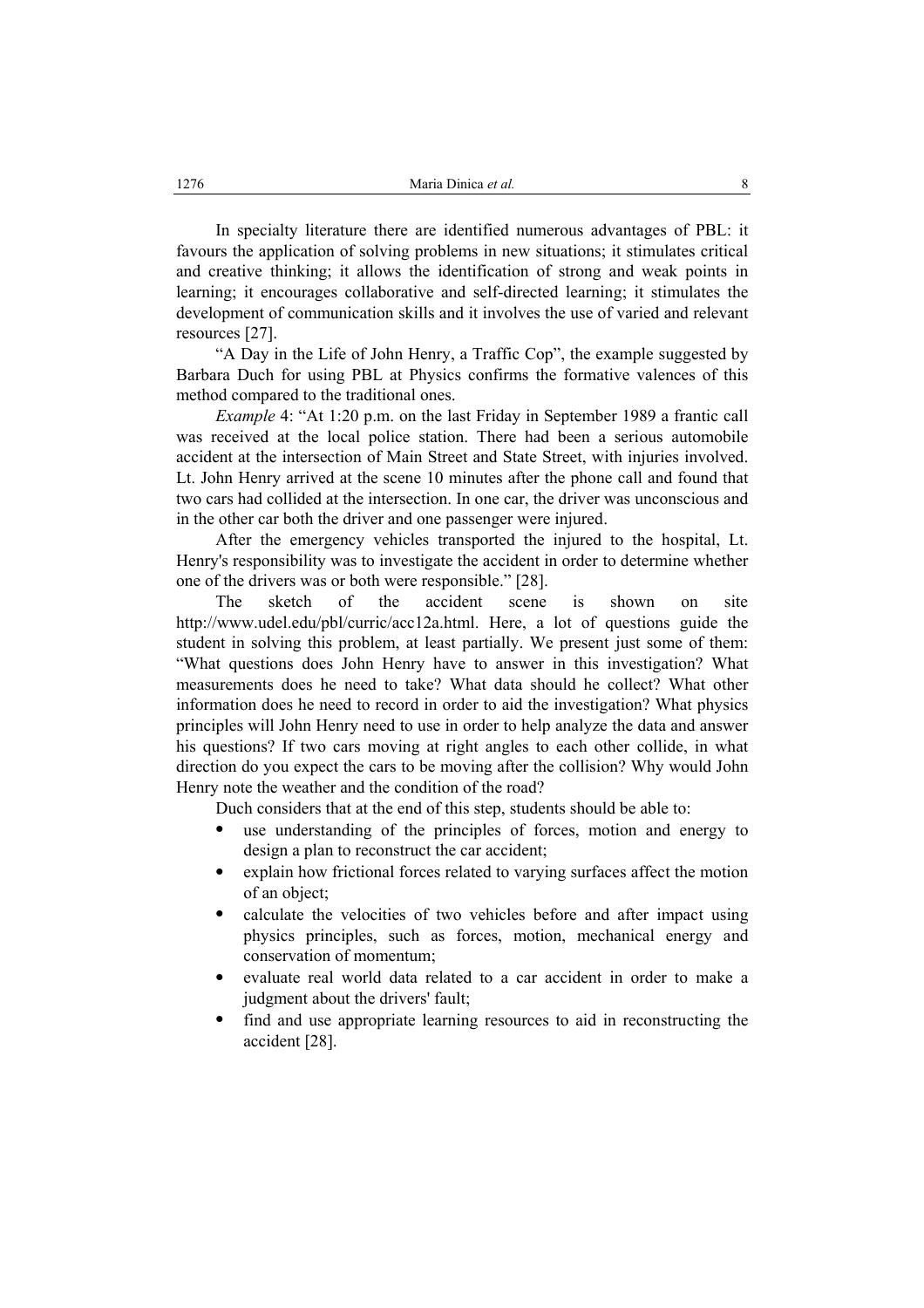#### **4. USING PBL IN STUDYING COLLISIONS**

The study of collisions is one of the lessons which have roused students' interest. But their motivation for fathoming this theme decreases proportionally with the complexity of the approached problems, even if the justification is a better shaping of reality.

Questioning 143 9th-form students on the difficulty faced while studying Physics, they answered like in chart presented in Fig. 1.



Fig. 1 – The difficulty faced by students in the study of Physics. The colored versions could be accessed at http://www.infim.ro/rrp/.

To overcome this problem, the students were asked to identify situations in which collisions are met, situations that could become tasks to be solved in this chapter. Among students' propositions, traffic (especially accidents) and sport (tennis, billiards) examples stood out.

In order to get out of the rigid framework of classical method to solve problems, this activity was organized as a PBL. A group of students came up with the problem for the rest of the class. The highest risk was that the proposed tasks be too difficult or require Physics and Mathematics notions more complex than the students had at that moment. This was the case for the most spectaculous problem students proposed, which approached the PIT maneuver. They considered that the impact between the car which was pursuing (bullet) and the one being pursued (target) is sufficient to classify this maneuver as a collision.

#### 4.1. THE PIT MANEUVER

The Precision Immobilization Technique or Pursuit Intervention Technique (PIT) is a maneuver through which a car can force a fleeing car to nudge sideways,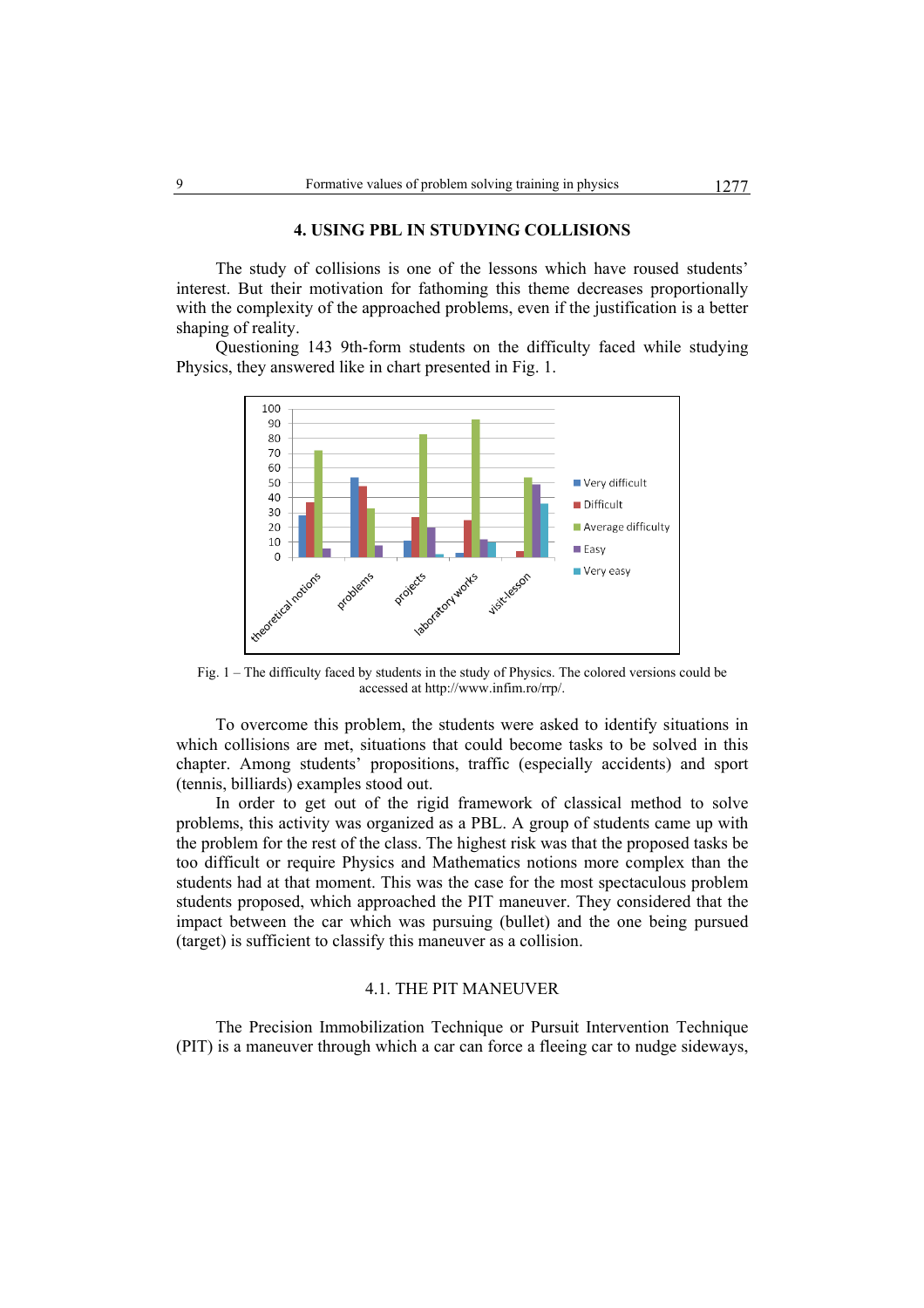causing the driver to lose control and stop the car. This pursuit tactic is frequently used by the police to bring car chases to a safer ending [29].

For a PIT to be well executed, some steps are to be considered: proper training, planning, choice of site and careful timing. It is a stressful situation in which the police officers must make the best choices in order to put the pursued vehicle out of action, at the same time minimizing the impact on the surrounding traffic and assuring that everybody will be safe, including the suspect [30].

The procedure of PIT is not very complicated: the pursuing vehicle pulls alongside the fleeing vehicle from behind, so that the portion of the pursuing car forward of the front wheels is aligned with the portion of the target vehicle behind the back wheels; the pursuer maintains a limited lateral clearance from the target's rear fender, then gently makes contact with the target's side and eventually steers sharply into the target. As soon as the pursued car's rear tires lose traction and start to skid, the pursuer keeps steering in the original direction. Because of the impulsive force resulted from this sudden steering the two vehicles will separate and the target will turn in the opposite direction and will spin out [29].

It is important to mention that still, the PIT maneuver is not applicable in every situation and many factors affect it. It has not been set a standard for the cutoff speed at which the use of PIT maneuver is not permitted anymore, but typical police policy recommends 35 miles per hour (55 kilometers per hour) as being the maximum speed [31]. However, in some cases, the PIT is considered non-deadly force if the police officer does not execute it at speeds greater than 50 mph (80.5 km/h). Nevertheless, in all cases, the location should be chosen carefully and all possible effects on other traffic and pedestrians should be considered with great responsibility [29].



Fig. 2 – The collision scenario [29]. The colored versions could be accessed at http://www.infim.ro/rrp/.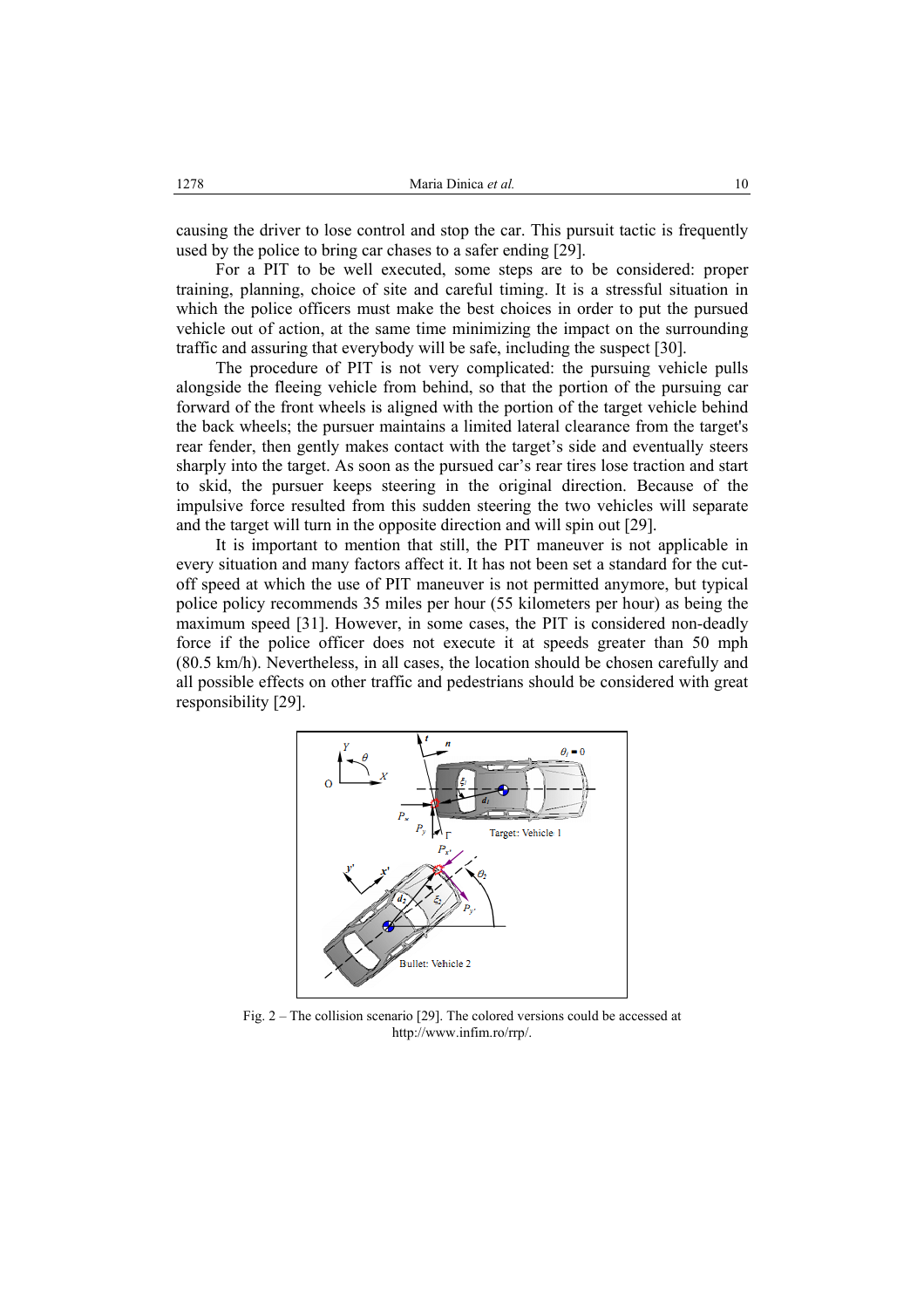

Fig. 3 – The states of PIT maneuver [30, 32]. The colored versions could be accessed at http://www.infim.ro/rrp/.

An earth-fixed coordinate system (XOY) is assumed to align with the road tangential direction, as it is shown in Fig. 2. The orientation angle of the vehicles is denoted as θ. An additional local coordinate system (*n*–*t*) is associated with the impact impulse. The *t*-axis is parallel to an imagined crush plane common to both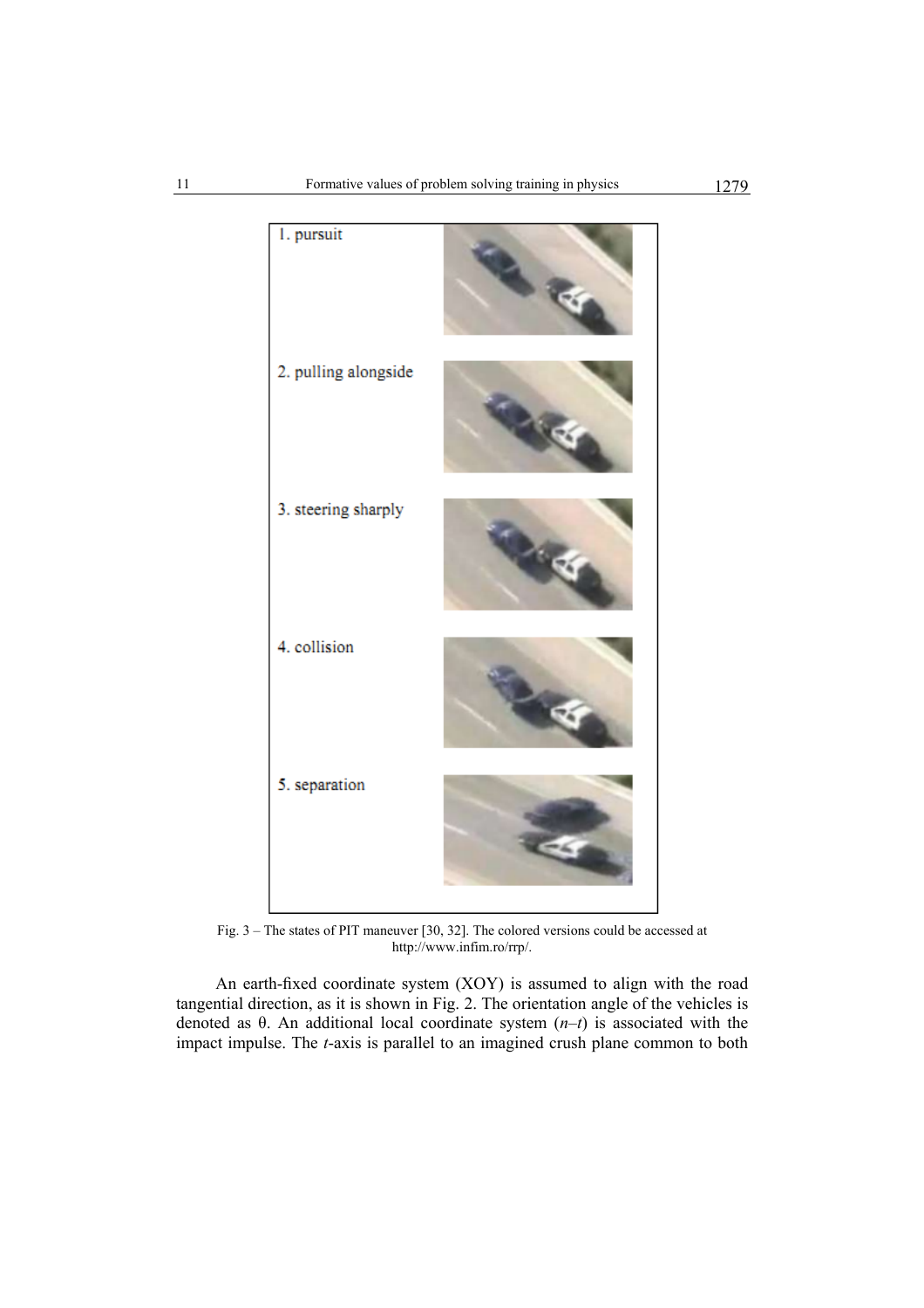vehicles, and the *n*-axis is normal to that plane. The choice of the crush plane is case-dependent and should define a nominal deformation surface. The *n*–*t* coordinate system is related to the XOY coordinate system through the angle Γ [33]. Figure 3 shows the states of PIT maneuver [30, 32].

A total of 12 unknowns need to be solved: post-impact longitudinal and lateral velocities, yaw and roll rates for both bullet and target vehicles  $(V_{1x}, V_{1y}, V_{2y})$  $\Omega_{1z}$ ,  $\Omega_{1x}$ ,  $V_{2x}$ <sup>'</sup>,  $V_{2y}$ <sup>'</sup>,  $\Omega_{2z}$ ,  $\Omega_{2x}$ <sup>'</sup>), as well as the collision-induced impulses acting on the vehicles  $(P_x, P_y, P_x, P_y)$ . The eight pre-impact vehicle states  $(v_{1x}, v_{1y}, \omega_{1z}, \omega_{1x}, P_y)$  $v_{2x}$ <sup>'</sup>,  $v_{2y}$ <sup>'</sup>,  $\omega_{2z}$ ,  $\omega_{2x}$ <sup>'</sup>) are assumed to be available. We noted: vehicle longitudinal velocity –  $v_x$ , lateral velocity –  $v_y$ , yaw rate –  $\omega_z$  and roll rate –  $\omega_x$  [29, 33].

Two additional equations are derived from the coefficient of restitution (e) and the coefficient of tangential interaction  $(\mu)$  [29, 34].

The coefficient of restitution (*e*) is a lumped measure of the energy loss during an impact. It is defined as the negative ratio of the final to initial relative normal velocity components at the impact point. The magnitude of the coefficient of restitution depends on the body/bumper materials, surface geometry, impact velocity, and so on.

$$
e = -\frac{V_{2n} - V_{1n}}{V_{2n} - V_{1n}}.
$$
 (1)

The coefficient of tangential interaction  $(\mu)$  is a lumped measure of the frictional dissipation during the impact, and relates the tangential impulse with the normal impulse [33, 34]:

$$
\mu = \frac{P_t}{P_n} = \frac{P_y \cos \Gamma - P_x \sin \Gamma}{P_x \cos \Gamma + P_y \sin \Gamma}.
$$
\n(2)

Other two equations project the collision impulses from the bullet vehicle coordinate frame to the target vehicle coordinate frame [29].

$$
P_x = -P_x \cos \theta_2 + P_y \sin \theta_2. \tag{3}
$$

$$
P_y = -P_x \sin \theta_2 - P_y \cos \theta_2. \tag{4}
$$

#### 4.2. MODELLING THE PIT MANEUVER BY STUDENTS

The group who studied PIT maneuver was formed by four students having different abilities and knowledge, but sharing the same passion: car races. The formulation was atypical. The students represented the maneuver with the help of Sketchup programme, as it is shown in Fig. 4, and then asked their colleagues to answer some questions. They assumed their role as tutors, since their two-week research made them greatly understand the processes.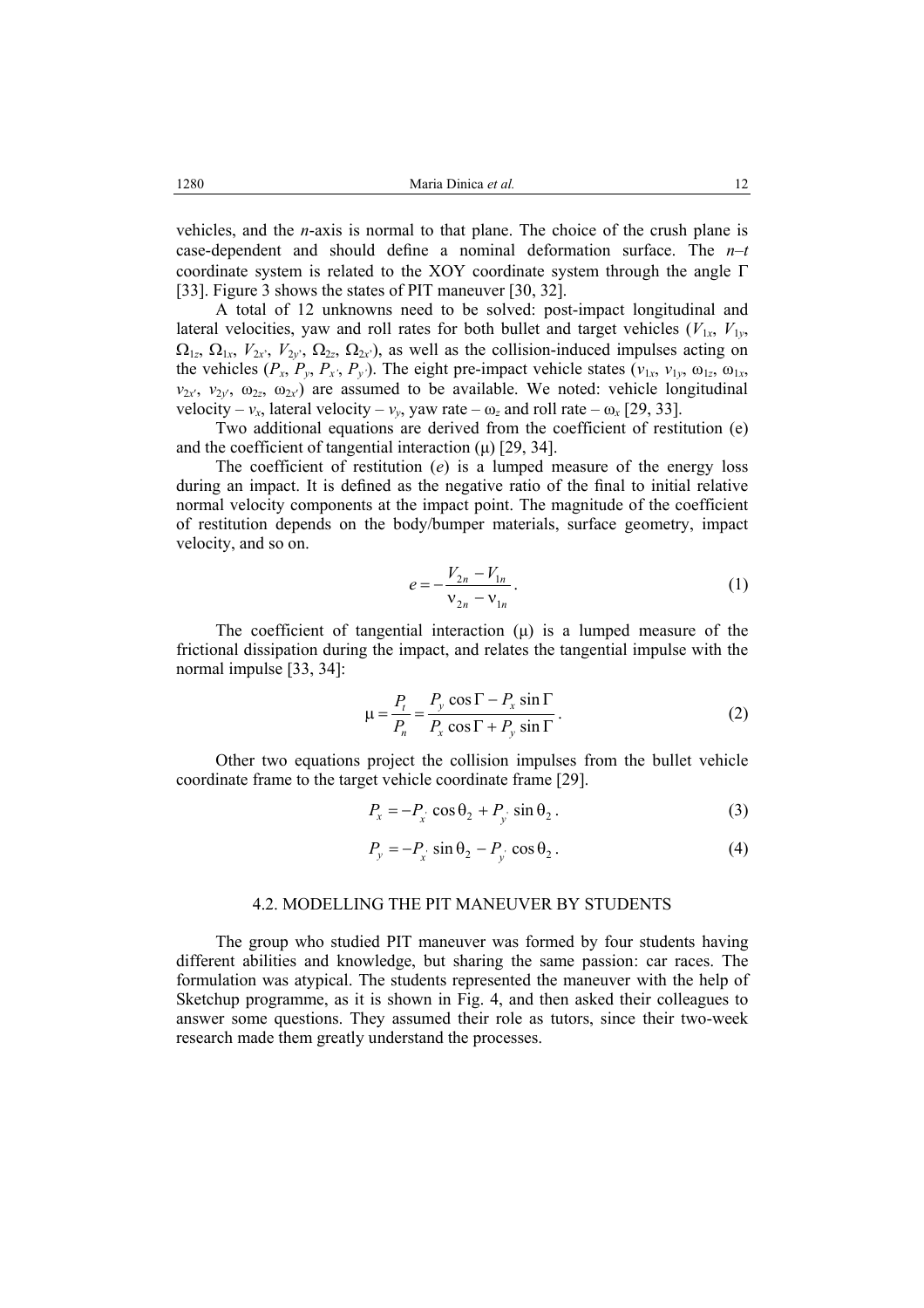

Fig. 4 – The PIT maneuver modeling with Sketchup. The colored versions could be accessed at http://www.infim.ro/rrp/.

The problem proposed by this group was:

"Your friend has called and told you to watch the news. A criminal has escaped and the police are trying to stop him. The action is very dangerous because the fugitive has got a gun. Lieutenant Smith, well-known for his courage, has started following him. When you turn on the TV you see that the lieutenant is a few hundred meters away from the fugitive's car. Then you notice that when the distance between the two cars is 50 m, the policeman's car moves to the parallel lane. After 2.4 seconds the police car is next to the back wheel of the pursued car, and after another 0.5 seconds the collision occurs. As a result, the fugitive's car spins round, changing its moving direction, while the police car goes on at a lower speed. The mass of the criminal's car is 3 tons and of the policeman's is 2.5 tons. At the moment of the impact the criminal's speed is 75 km/h and the policeman's is 80 km/h.

How does the velocity of the vehicle target influence Pit's effectiveness?

How does road adhesion influence Pit's effectiveness?

How does initial lateral clearance influence Pit's effectiveness?

How does coefficient of restitution influence Pit's effectiveness?"

Although the tasks are logical, the solution requires some knowledge above the level students had at the moment of presentation. Even if they knew a lot about kinematics and dynamics of a material point, variation theorems and conservation laws of mechanical momentum, and also about uniform circular motion, the rotational motion of the pursued car could not be explained only with these notions. More than that, a new physics quantity should have been introduced (the moment of inertia) to describe the dynamic of the pursued car.

Yet, these impediments did not diminish the momentousness of the theme and students' interest in fathoming it. This is why the teacher needed 2 of the planned hours to give the theoretical support for understanding the physical shaping of the PIT maneuver.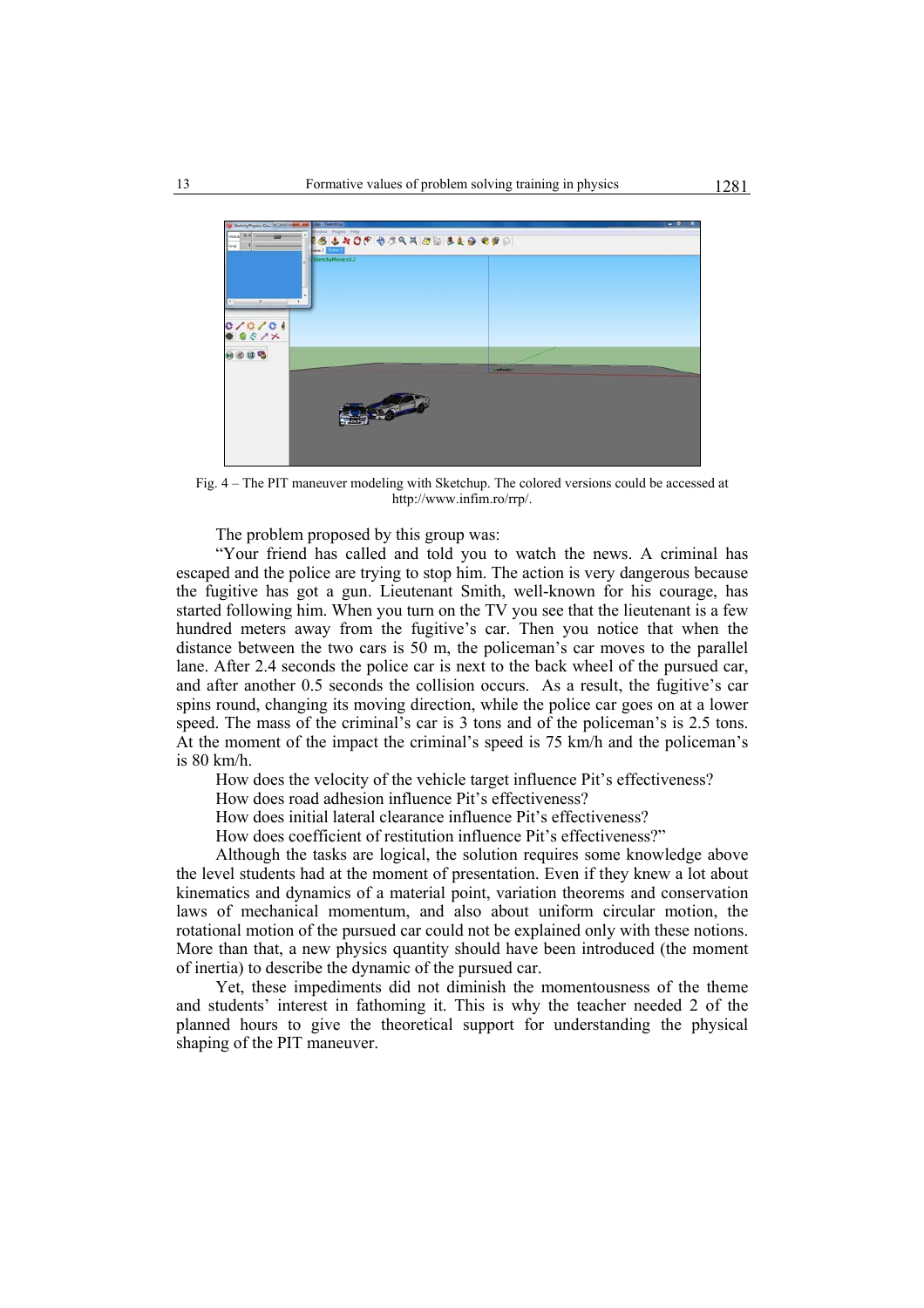In the feed-back sheet filled in by the classmates after each presentation, the students should specify three characteristics of the material. The answers of the 26 colleagues of this group were: interesting (24), original (15), outstanding (11), useful (10), exciting (8), difficult (8) and unclear (2).

It is noticed that when the theme to be studied is according with the topics of interest for students and it approaches real life situations, the motivation for study dims its difficulty. This can be an argument for introducing in textbooks problems with a divergent character which challenge the student to fathom and extent the subject.

#### **5. CONCLUSIONS**

Instructing students according to the current textbooks can activate the creative function to a certain extent, but this can be stimulated by solving new problems and applications, in which the divergent tasks with multiple solutions are predominant. Students need to be guided to solve the proposed problems through different methods, to use their methods and build their own strategies to investigate reality, and to elaborate new products based on the subject.

An important role in developing the students' creative capacities is played by the tasks of creating problems based on unproblematized materials, by creating problem-questions and solving them through associations of ideas, analyses, relationships, successive tries, inductions, individual learning and sketches [13].

The role of the problem is to serve as a stimulus for learning. The difficulty will not simply disappear by just ensuring that well designed problems do not undermine intrinsic motivation. Each problem is delivered in a context and that context also needs to be planned to support the motivating nature of the problems. A clear case in point is that of a student's workload and its influence on the capacity to control his or her learning. It is well known that an excessive workload is a demotivating force [25].

Students' interest in scientific contents is based on their perceptions and expectations connected with the real life. That is why the teacher's job is to offer his students challenging learning situations, at first ignoring the level of their cognitive acquisitions. Later, after students' researches and teacher's explanations, progress will be noticed, not only quantitatively, but more important, qualitatively, since students will definitely enlarge their knowledge and improve their skills. It is not to be neglected either the stimulation of students' creativity during the process of solving the problems, the modern methods making the most of the students' creative potential.

A teacher's role should be to stimulate curiosity, to motivate and to build self-confidence regarding Physics. Further on, teachers can make a large difference to their students' enthusiasm for a subject, as well as directly influence their students' achievements [35].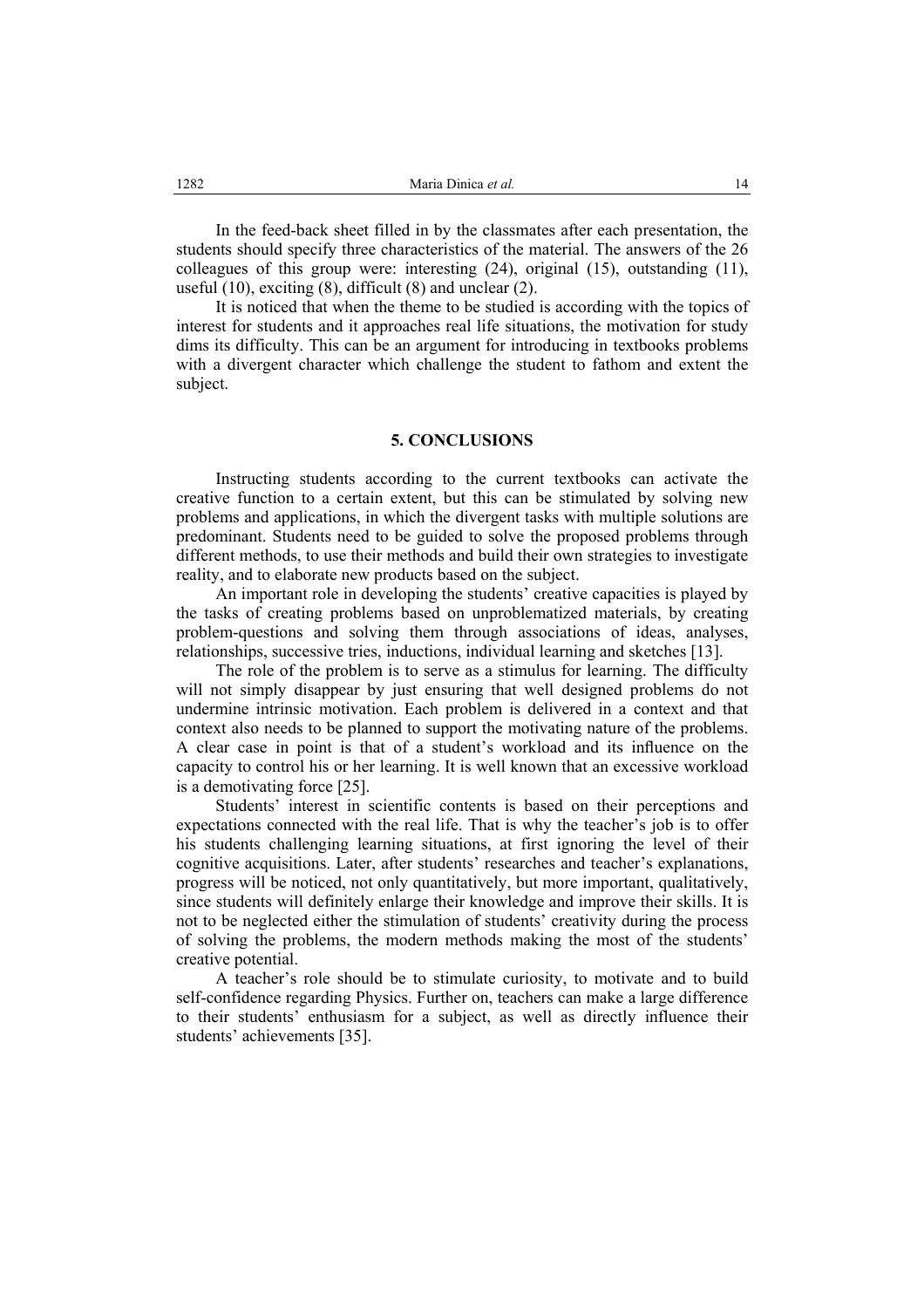Nowadays the teacher cannot only be an information provider. As we have presented in this paper, students' information channels are diverse, therefore they can have access to very complex information. The teacher has to make this information accessible, to integrate it in the already formed notional system, at the same time eliminating the cognitive ballast, and most of all, to teach his students how to use the information acquired in non-formal and informal context in order to solve some real life problems.

## REFERENCES

- 1. G.S. Selçuk, S. Çalişkan, M. Erol. Münzenberg, Lat. Am. J.Phys. Educ., **2**, *3*, 151–166 (2008).
- 2. I. Nicola, School Pedagogy Treaty, Didactic and Pedagogical Publishing House, Bucharest, 1996.
- 3. I. Cerghit, Teaching Methods, Polirom, Iasi, 2006.
- 4. V. Malinovschi, Teaching Physics, Didactic and Pedagogical Publishing House, Bucharest, 2003.
- 5. I. Bontas, Treaty of Pedagogy, All Publishing House, Bucharest, 2008.
- 6. T. Gok, Eurasian J. Phys. Chem. Educ., **2**, *2*, 110–122 (2010).
- 7. S. Anghel, I. Iorga Simăn, V. Malinovschi and C. Stănescu, *Physics Teaching Methods*, Arg-Tempus, Pitesti, 1995.
- 8. C. Miron, *Teaching Physics*, University of Bucharest, 2008.
- 9. F. Ornek, W. R. Robinson and M. P. Haugan, International Journal of Environmental & Science Education, **3**, *1*, 30–34 (2008).
- 10. D.P. Ausubel, F.G. Robinson, *School Learning: An Introduction to Educational Psychology*, Didactic and Pedagogical Publishing House, Bucharest, 1981.
- 11. M. Bocos, Interactive Instruction, Polirom, Iasi, 2013.
- 12. M. Ionescu, *Instruction and Education. Modern educational paradigms*, 4<sup>th</sup> edition, Eikon, Cluj-Napoca, 2011.
- 13. M.L. Pate, G. Miller, Journal of Agricultural Education, **52**, *1*, 72–84 (2011).
- 14. I. Jinga, E. Istrate, *Manual of Pedagogy*, All Educational, Bucharest, 1998.
- 15. R. Godoroja, Didactica Pro., **2**, *30*, 37–42 (2005).
- 16. R.J. Dufresne, W. J. Gerace and W. J. Leonard, Phys. Teach., **35**, 270–275 (1997).
- 17. G. Maftei, C. Kuncser, Rom. Rep. Phys., **64**, *3*, 853–867 (2012).
- 18. F. Reif, American Journal of Physics., **63**, *1*, 17–32 (1995).
- 19. P. Heller, R. Keith and S. Anderson, Am. J. Phys., **60**, *7*, 627–636 (1992).
- 20. D. van Domelen, *Problem-Solving Strategies: Mapping and Prescriptive Methods, 1998*; from http://www.eyrie.org/~dvandom/Edu/thesis.html
- 21. \*\*\* http://groups.physics.umn.edu/physed/Research/CRP/on-lineArchive/crcecm.html#cm
- 22. \*\*\* http://groups.physics.umn.edu/physed/Research/CRP/crcreate.html
- 23. T. Barrett, S. Moore, *New Approaches to Problem-Based Learning, Revitalising your Practice in Higher Education*, Taylor& Francis, 2010.
- 24. \*\*\* http://www.pixel-online.net/science/common/download/Paper\_pdf/46-STM08-FP-MachoStadler-NPSE2012.pdf
- 25. Y. Mauffette, P. Kandlbinder, A. Soucisse, *The problem in problem-based learning is the problems: But do they motivate students*?, in M. Savin-Baden & K. Wilkie (Eds.), *Challenging research in problem-based learning*, New York, Open University, 2004.
- 26. A. Walsh, *The tutor in problem based learning: A novice's guide*, Hamilton, ON: Program for Faculty Development, Faculty of Health Sciences, McMaster University, 2005.
- 27. C.E. Hmelo-Silver, Educational Psychology Review**, 16**, *3*, 235–266 (2004).
- 28. \*\* http://www.udel.edu/pbl/curric/acc12.html